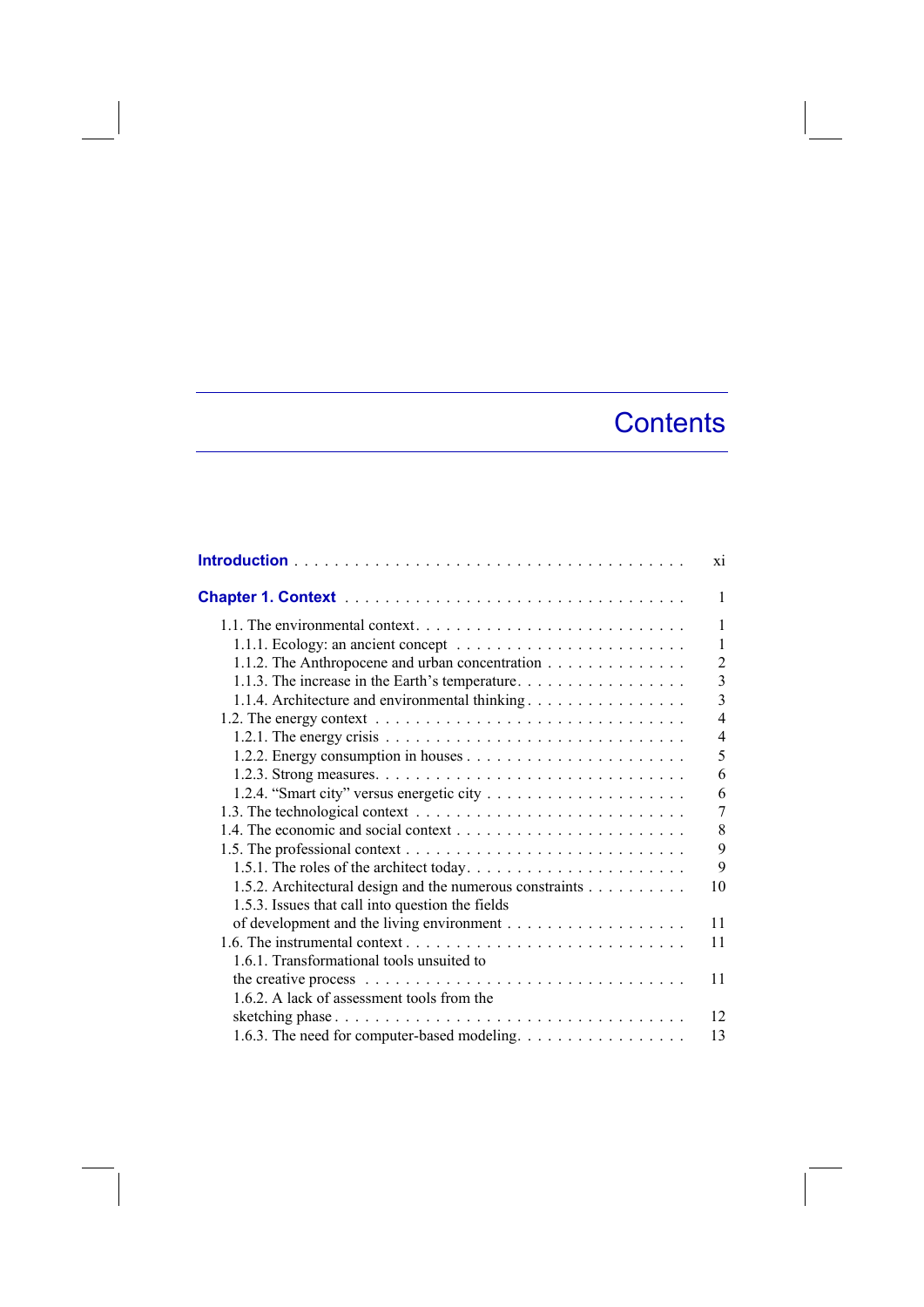|  | - Vİ |  |  | Eco-generative Design for Early Stages of Architecture |
|--|------|--|--|--------------------------------------------------------|
|--|------|--|--|--------------------------------------------------------|

|                                                          | 14 |
|----------------------------------------------------------|----|
|                                                          | 14 |
|                                                          | 15 |
| 1.8. The cognitive, ergonomic and sensory contexts       | 17 |
|                                                          | 17 |
|                                                          | 18 |
| 1.8.3. Stimulating the creativity of architects in       |    |
|                                                          | 18 |
|                                                          | 19 |
|                                                          | 21 |
|                                                          | 21 |
| 2.2. Eco-design: a continually developing process        | 22 |
| 2.2.1. Passive tool, labeling and reference documents    | 23 |
|                                                          | 24 |
|                                                          | 25 |
|                                                          | 25 |
| 2.2.5. Learning to think BEPOS (E+) and low carbon (C-). | 26 |
|                                                          | 28 |
| 2.2.7. Environmentally friendly building materials       | 29 |
|                                                          | 30 |
|                                                          | 30 |
|                                                          | 31 |
|                                                          | 32 |
|                                                          | 34 |
|                                                          | 36 |
|                                                          | 36 |
|                                                          | 37 |
|                                                          | 38 |
|                                                          | 39 |
| 2.6. Examples of software environments                   |    |
|                                                          | 41 |
|                                                          | 42 |
|                                                          | 42 |
| 2.6.3. ParagenTool: performance-oriented                 |    |
| design of large passive solar roofs                      | 43 |
|                                                          | 43 |
|                                                          | 45 |
|                                                          | 49 |
| 3.1. Scientific formalisms of natural morphogenesis      | 49 |
|                                                          | 49 |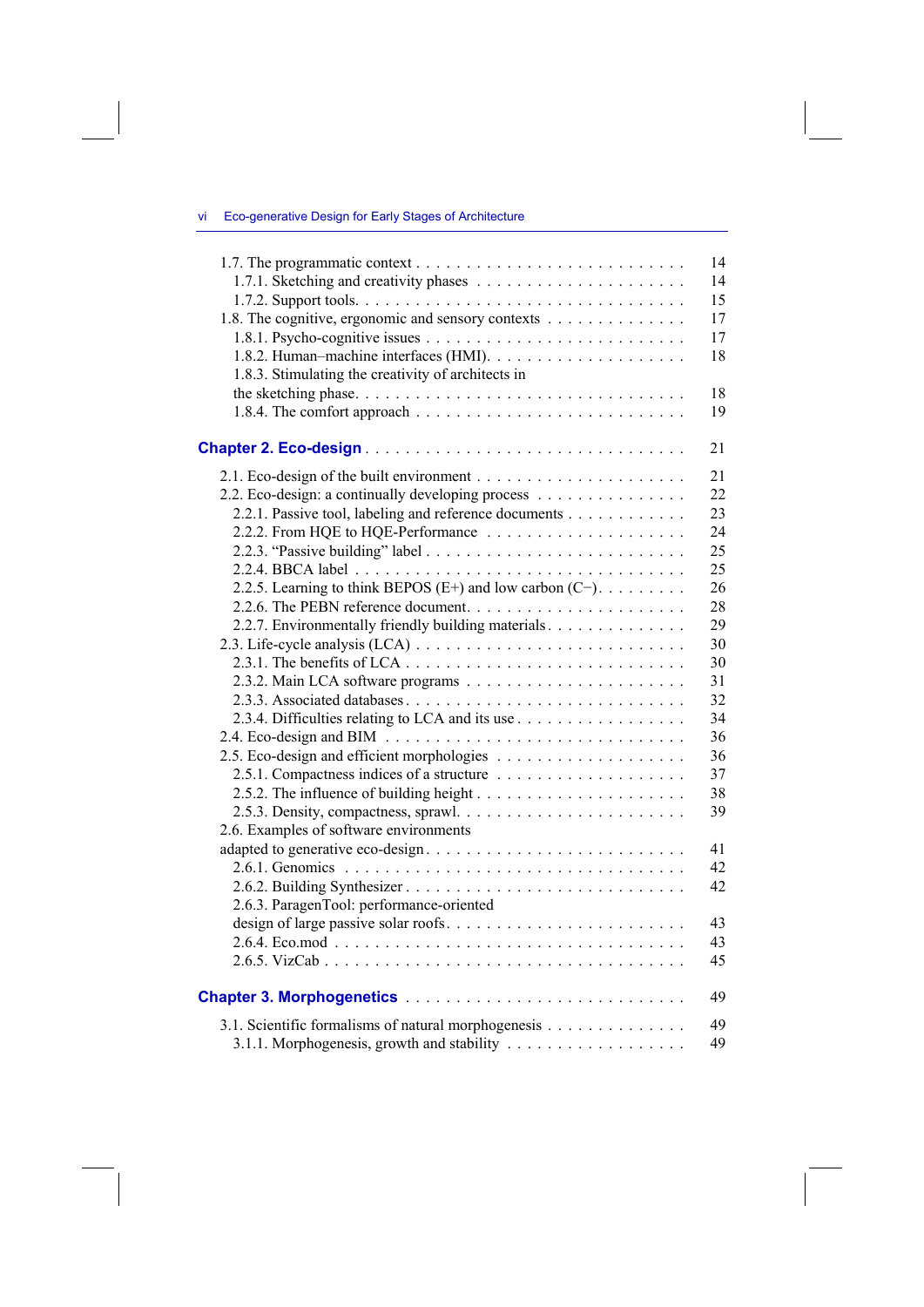|                                                                                                | 50 |
|------------------------------------------------------------------------------------------------|----|
| 3.1.3. Self-organization, Darwinism and structuralism.                                         | 51 |
|                                                                                                | 52 |
|                                                                                                | 52 |
|                                                                                                | 53 |
|                                                                                                | 54 |
|                                                                                                | 54 |
|                                                                                                | 55 |
|                                                                                                | 56 |
| 3.2.7. Eco-design and morphogenetics of energy                                                 | 57 |
|                                                                                                | 58 |
| 3.3.1. The evolving house. $\dots \dots \dots \dots \dots \dots \dots \dots \dots \dots \dots$ | 58 |
|                                                                                                | 59 |
|                                                                                                | 60 |
|                                                                                                | 62 |
|                                                                                                | 62 |
| 3.4.2. Algorithms and evolutionary environments                                                | 62 |
| 3.4.3. General plan of a genetic algorithm (GA)                                                | 63 |
|                                                                                                | 65 |
|                                                                                                | 66 |
|                                                                                                | 67 |
| 3.5. Detailed presentation of a genetic algorithm                                              | 67 |
|                                                                                                | 68 |
|                                                                                                | 69 |
|                                                                                                | 70 |
|                                                                                                | 70 |
| 3.5.5. Improvements and multi-objective extension                                              | 71 |
|                                                                                                | 72 |
|                                                                                                | 72 |
|                                                                                                | 72 |
| 3.6.2. Multi-objective optimization combined with an IGA.                                      | 74 |
| 3.6.3. A multi-objective IGA for efficient and                                                 |    |
|                                                                                                | 74 |
|                                                                                                |    |
| <b>Chapter 4. Assessment Models and Meta-models [1] Algebra</b>                                | 79 |
|                                                                                                | 79 |
| 4.2. Models and tools suited to the advanced                                                   |    |
|                                                                                                | 80 |
| 4.2.1. Detailed modeling of the energy behavior                                                |    |
|                                                                                                | 81 |
|                                                                                                | 82 |
| 4.2.3. Software environments for project simulation                                            | 82 |
|                                                                                                |    |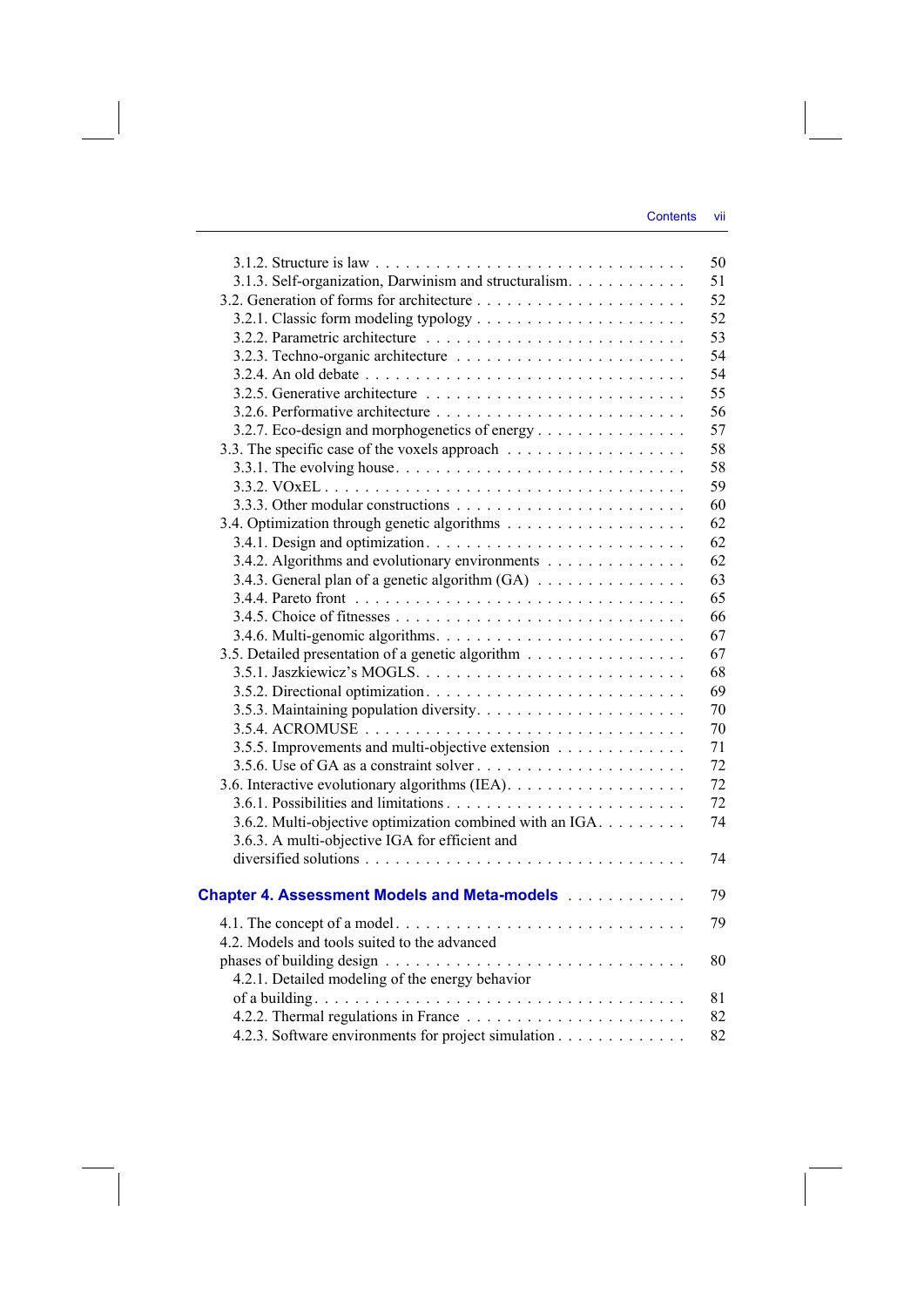## viii Eco-generative Design for Early Stages of Architecture

|                                                    | 4.3. Simplified modeling: difficulties and examples<br>85                                   |  |
|----------------------------------------------------|---------------------------------------------------------------------------------------------|--|
|                                                    | 85                                                                                          |  |
|                                                    | 86                                                                                          |  |
| 4.3.3. Simplified thermal modeling in winter or    |                                                                                             |  |
|                                                    | 86                                                                                          |  |
| 4.3.4. Solar gains received by the envelope of the |                                                                                             |  |
|                                                    | 88                                                                                          |  |
|                                                    | 89                                                                                          |  |
|                                                    | 89                                                                                          |  |
|                                                    | 90                                                                                          |  |
|                                                    | 91                                                                                          |  |
|                                                    | 91                                                                                          |  |
|                                                    | 92                                                                                          |  |
|                                                    | 4.5. Some prospects with major scientific obstacles<br>96                                   |  |
|                                                    | 4.5.1. Aeraulic modeling for the upstream phase<br>96                                       |  |
|                                                    | 4.5.2. Taking climate change into account in upstream design<br>99                          |  |
|                                                    |                                                                                             |  |
|                                                    | Chapter 5. The EcoGen Software Program.<br>105                                              |  |
|                                                    | 106                                                                                         |  |
|                                                    | 5.1.1. EcoGen-N (MAP-Crai) $\ldots \ldots \ldots \ldots \ldots \ldots \ldots \ldots$<br>107 |  |
|                                                    | 5.1.2. EcoGen-L (MAP-Aria) $\ldots \ldots \ldots \ldots \ldots \ldots \ldots \ldots$<br>109 |  |
|                                                    | 109                                                                                         |  |
|                                                    | 109                                                                                         |  |
|                                                    | 110                                                                                         |  |
|                                                    | 111                                                                                         |  |
|                                                    | 112                                                                                         |  |
|                                                    | 113                                                                                         |  |
|                                                    | 5.4. Urban, morphological and programmatic contexts.<br>114                                 |  |
|                                                    | 114                                                                                         |  |
|                                                    | 5.4.2. Morphological and functional description<br>115                                      |  |
|                                                    | 116                                                                                         |  |
|                                                    | 5.5. Bioclimatic optimization of the generated solutions<br>117                             |  |
|                                                    | 117                                                                                         |  |
|                                                    | 118                                                                                         |  |
|                                                    | 119                                                                                         |  |
|                                                    | 123                                                                                         |  |
|                                                    | 123                                                                                         |  |
|                                                    | 127                                                                                         |  |
|                                                    | 128                                                                                         |  |
|                                                    | 5.8. Assessment of "high-efficiency" solutions and calculations<br>128                      |  |
|                                                    | 131                                                                                         |  |
|                                                    |                                                                                             |  |